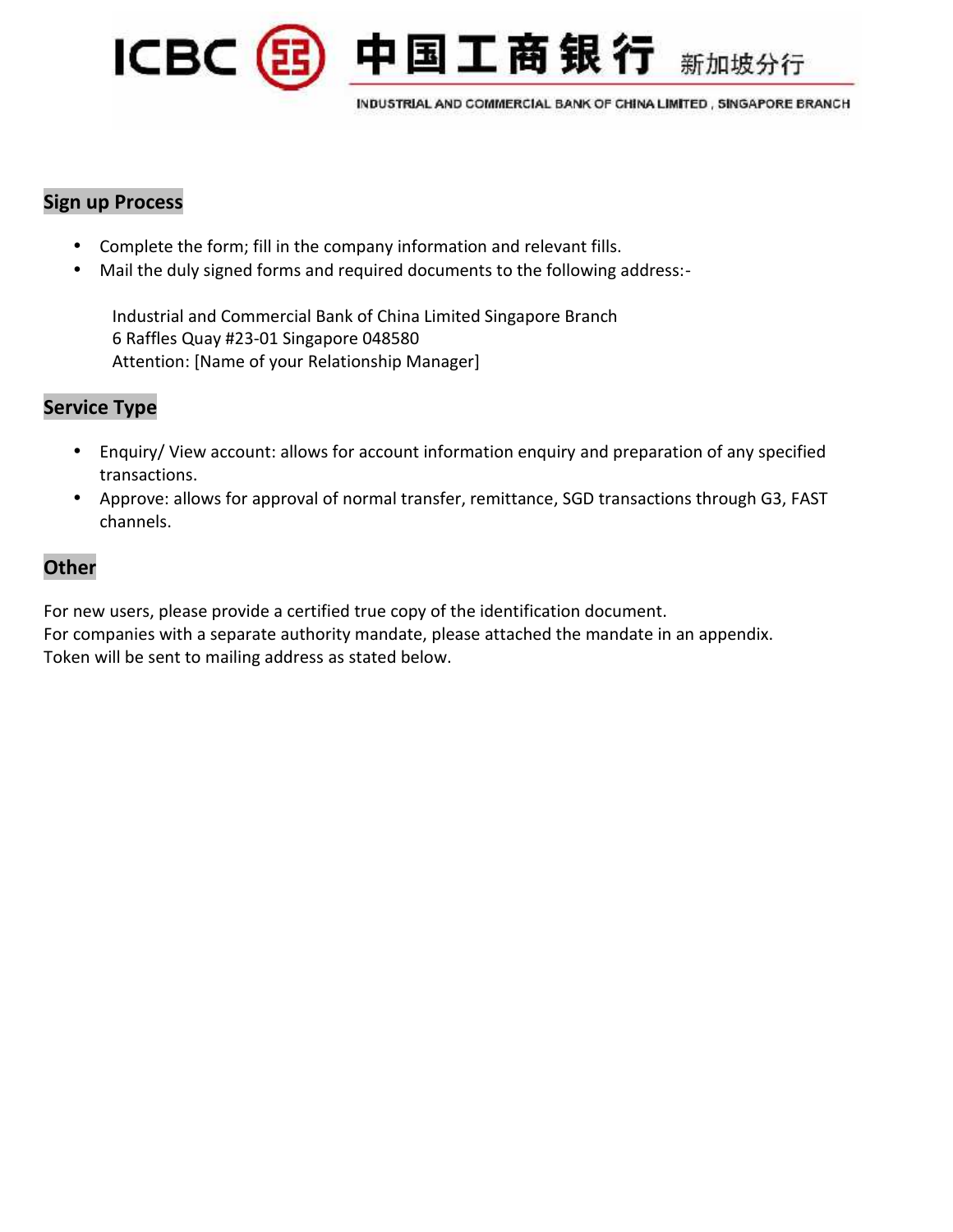## **Corporate Internet/ Mobile Banking Modification Form**

|                                    | <b>Company Information</b>  |  |
|------------------------------------|-----------------------------|--|
| Company Name                       | <b>Contact Person</b>       |  |
| Company Registration<br>Number     | Telephone No.               |  |
| <b>Email Address</b>               |                             |  |
| <b>Mailing Address</b>             |                             |  |
|                                    | <b>Modification Content</b> |  |
| 1. Unfreeze User ID                |                             |  |
| User ID                            | User ID                     |  |
| 2. Reset Login password            |                             |  |
| User ID                            | User ID                     |  |
| $\Box$ 3. Reset Token password     |                             |  |
| Token Serial No.                   | Token Serial No.            |  |
| User ID                            | User ID                     |  |
| Unlock Code                        | <b>Unlock Code</b>          |  |
| 4. Exchange Token                  |                             |  |
| Token Serial No.                   | Token Serial No.            |  |
| User ID                            | User ID                     |  |
| <b>Email Address</b>               | <b>Email Address</b>        |  |
| 5. Cancel Existing Company User ID |                             |  |
| Token Serial No.                   | Token Serial No.            |  |
| User ID                            | User ID                     |  |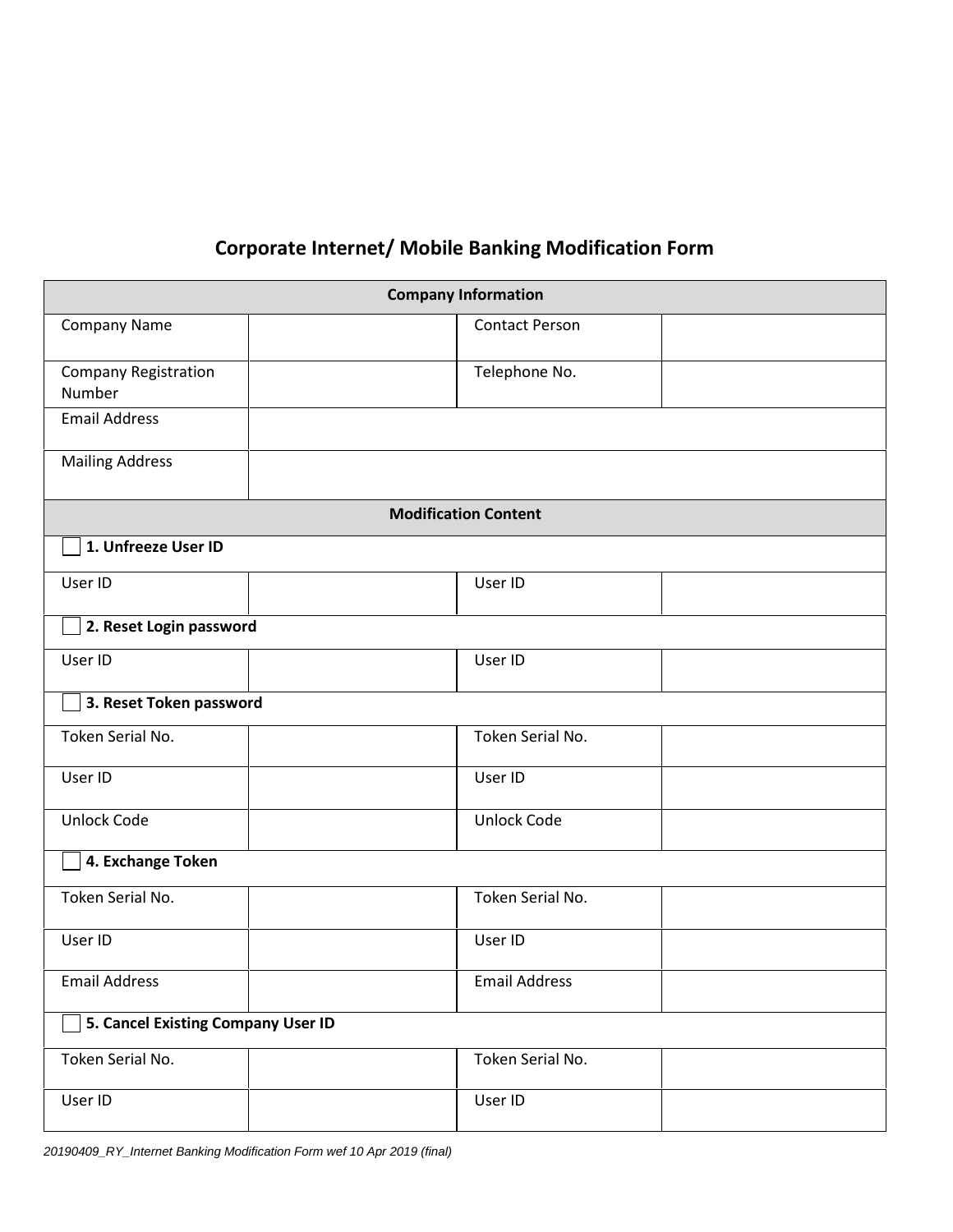| 6. Add/ Delete Account   |                                                                                                                                                                                                       |                          |                                                                                                                                                                                                        |
|--------------------------|-------------------------------------------------------------------------------------------------------------------------------------------------------------------------------------------------------|--------------------------|--------------------------------------------------------------------------------------------------------------------------------------------------------------------------------------------------------|
| Account No.              |                                                                                                                                                                                                       | Remarks                  |                                                                                                                                                                                                        |
|                          |                                                                                                                                                                                                       |                          |                                                                                                                                                                                                        |
|                          |                                                                                                                                                                                                       |                          |                                                                                                                                                                                                        |
|                          |                                                                                                                                                                                                       |                          |                                                                                                                                                                                                        |
| 7. Add/ Modify User ID   | Note: For new user, please provide a certified true copy of the identification document.                                                                                                              |                          |                                                                                                                                                                                                        |
|                          |                                                                                                                                                                                                       | <b>Operator</b>          |                                                                                                                                                                                                        |
|                          | (Operators will be able to view accounts and/ or create transactions only)                                                                                                                            |                          |                                                                                                                                                                                                        |
| <b>Add New User ID</b>   | <b>Modify Existing User ID</b>                                                                                                                                                                        | <b>Add New User ID</b>   | <b>Modify Existing User ID</b>                                                                                                                                                                         |
| Name as In NRIC/Passport |                                                                                                                                                                                                       | Name as In NRIC/Passport |                                                                                                                                                                                                        |
| NRIC/Passport No.        |                                                                                                                                                                                                       | NRIC/Passport No.        |                                                                                                                                                                                                        |
| Contact No.              |                                                                                                                                                                                                       | Contact No.              |                                                                                                                                                                                                        |
| <b>Email Address</b>     |                                                                                                                                                                                                       | <b>Email Address</b>     |                                                                                                                                                                                                        |
| Functionality            | To Enquire/ View Accounts and<br>where applicable, prepare the<br>following (subject to limits below, if<br>any):-<br>Transfers/Remittance<br><b>ICBC Express</b><br><b>FX</b><br><b>ICBC Message</b> | Functionality            | To Enquire/ View Accounts and<br>where applicable, prepare the<br>following (subject to limits below, if<br>any):-<br>Transfers/ Remittance<br><b>ICBC Express</b><br><b>FX</b><br><b>ICBC Message</b> |
| Remarks                  |                                                                                                                                                                                                       | Remarks                  |                                                                                                                                                                                                        |
| <b>Add New User ID</b>   | <b>Modify Existing User ID</b>                                                                                                                                                                        | <b>Add New User ID</b>   | <b>Modify Existing User ID</b>                                                                                                                                                                         |
| Name as In NRIC/Passport |                                                                                                                                                                                                       | Name as In NRIC/Passport |                                                                                                                                                                                                        |
| NRIC/Passport No.        |                                                                                                                                                                                                       | NRIC/Passport No.        |                                                                                                                                                                                                        |

*20190409\_RY\_Internet Banking Modification Form wef 10 Apr 2019 (final)*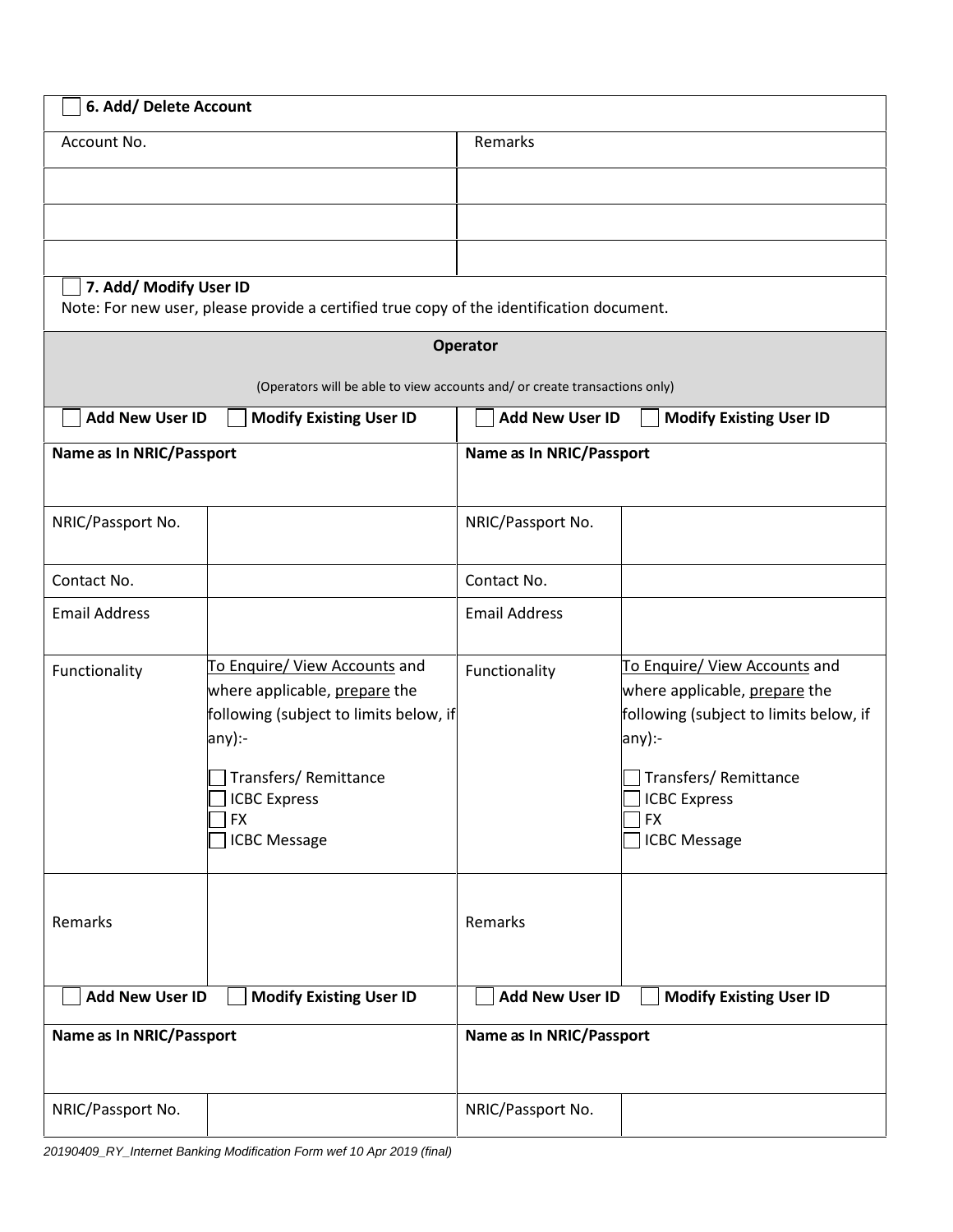| Contact No.              |                                                                                                                                                                                                 | Contact No.                     |                                                                                                                                                                                                       |
|--------------------------|-------------------------------------------------------------------------------------------------------------------------------------------------------------------------------------------------|---------------------------------|-------------------------------------------------------------------------------------------------------------------------------------------------------------------------------------------------------|
| <b>Email Address</b>     |                                                                                                                                                                                                 | <b>Email Address</b>            |                                                                                                                                                                                                       |
| Functionality            | To Enquire/ View Accounts and<br>where applicable, prepare the<br>following (subject to limits below, if<br>any):-<br>Transfers/Remittance<br><b>ICBC Express</b><br> FX<br><b>ICBC Message</b> | Functionality                   | To Enquire/ View Accounts and<br>where applicable, prepare the<br>following (subject to limits below, if<br>any):-<br>Transfers/Remittance<br><b>ICBC Express</b><br><b>FX</b><br><b>ICBC Message</b> |
| Remarks                  |                                                                                                                                                                                                 | Remarks                         |                                                                                                                                                                                                       |
|                          |                                                                                                                                                                                                 | <b>Authorisers</b>              |                                                                                                                                                                                                       |
|                          | Please check this box if all Operators and Authorisers are the same group of persons.                                                                                                           |                                 |                                                                                                                                                                                                       |
|                          | (Authorisers will be able to view accounts and approve transactions only.                                                                                                                       |                                 |                                                                                                                                                                                                       |
|                          | If Operator and Authoriser is the same person, he/she will be able to view accounts, create and approve transactions.)                                                                          |                                 |                                                                                                                                                                                                       |
| <b>Add New User ID</b>   | <b>Modify Existing User ID</b>                                                                                                                                                                  | <b>Add New User ID</b>          | <b>Modify Existing User ID</b>                                                                                                                                                                        |
| Name as In NRIC/Passport |                                                                                                                                                                                                 | <b>Name as In NRIC/Passport</b> |                                                                                                                                                                                                       |
| NRIC/Passport No.        |                                                                                                                                                                                                 | NRIC/Passport No.               |                                                                                                                                                                                                       |
| Contact No.              |                                                                                                                                                                                                 | Contact No.                     |                                                                                                                                                                                                       |
| <b>Email Address</b>     |                                                                                                                                                                                                 | <b>Email Address</b>            |                                                                                                                                                                                                       |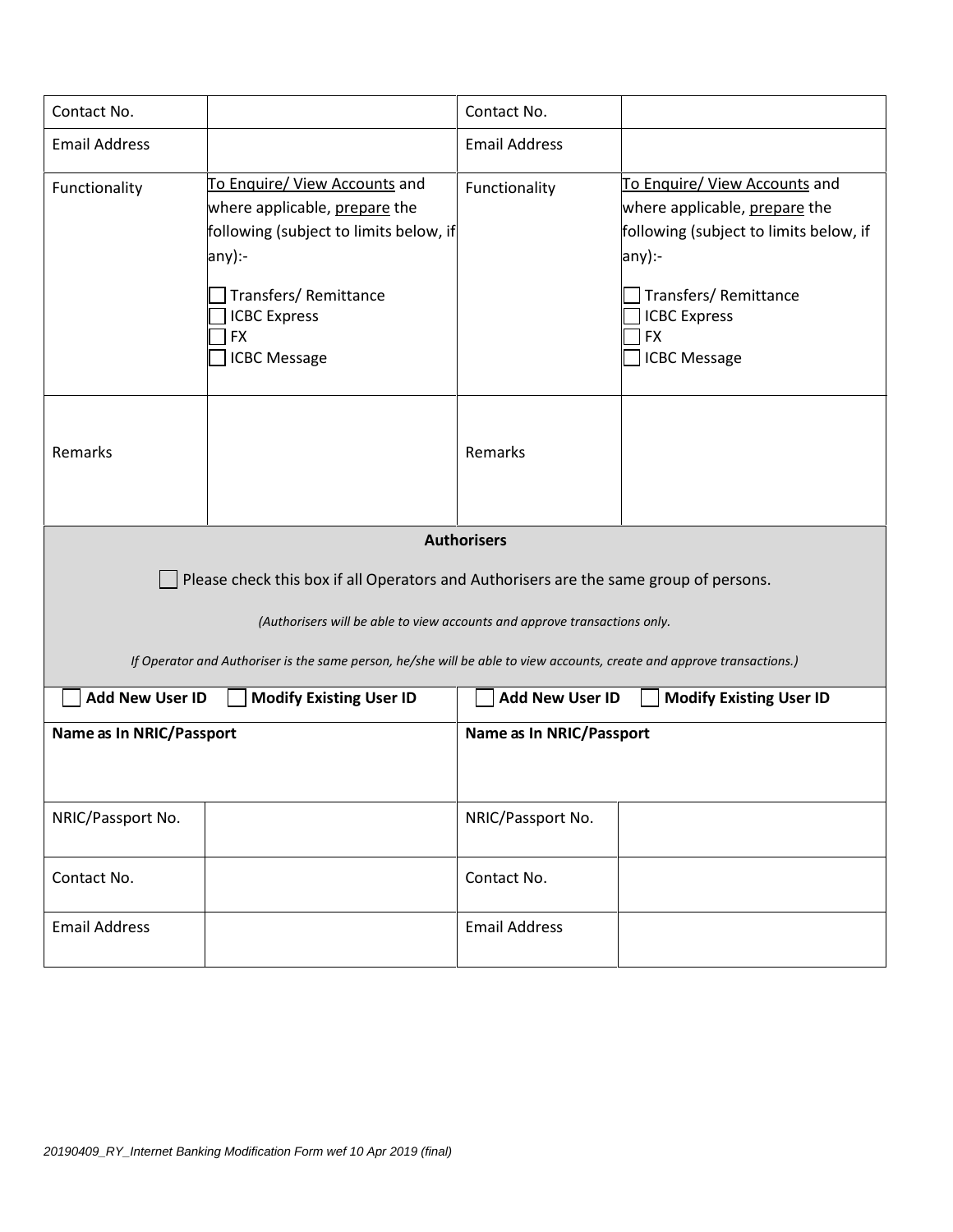| Functionality            | To Enquire/ View Accounts and<br>where applicable, approve the<br>following (subject to limits below, if<br>$ any$ :-<br>Transfers/Remittance<br><b>ICBC Express</b><br><b>FX</b><br><b>ICBC Message</b> | Functionality            | To Enquire/ View Accounts and where<br>applicable, approve the following<br>(subject to limits below, if any):-<br>Transfers/Remittance<br><b>ICBC Express</b><br><b>FX</b><br><b>ICBC Message</b> |
|--------------------------|----------------------------------------------------------------------------------------------------------------------------------------------------------------------------------------------------------|--------------------------|----------------------------------------------------------------------------------------------------------------------------------------------------------------------------------------------------|
| Authoriser's Limit       | Up to [Insert Currency and Amount]<br>Note: Authorization amount equivalent to USD.                                                                                                                      | Authoriser's Limit       | Up to [Insert Currency and Amount]<br>Note: Authorization amount equivalent to USD.                                                                                                                |
| Remarks                  |                                                                                                                                                                                                          | Remarks                  |                                                                                                                                                                                                    |
| <b>Add New User ID</b>   | <b>Modify Existing User ID</b>                                                                                                                                                                           | <b>Add New User ID</b>   | <b>Modify Existing User ID</b>                                                                                                                                                                     |
| Name as In NRIC/Passport |                                                                                                                                                                                                          | Name as In NRIC/Passport |                                                                                                                                                                                                    |
|                          |                                                                                                                                                                                                          |                          |                                                                                                                                                                                                    |
| NRIC/Passport No.        |                                                                                                                                                                                                          | NRIC/Passport No.        |                                                                                                                                                                                                    |
| Contact No.              |                                                                                                                                                                                                          | Contact No.              |                                                                                                                                                                                                    |
| <b>Email Address</b>     |                                                                                                                                                                                                          | <b>Email Address</b>     |                                                                                                                                                                                                    |
| Functionality            | To Enquire/ View Accounts and<br>where applicable, approve the<br>following (subject to limits below, if<br>$any$ :-<br>Transfers/Remittance<br><b>ICBC Express</b><br><b>FX</b><br><b>ICBC Message</b>  | Functionality            | To Enquire/ View Accounts and where<br>applicable, approve the following<br>(subject to limits below, if any):-<br>Transfers/Remittance<br><b>ICBC Express</b><br><b>FX</b><br><b>ICBC Message</b> |